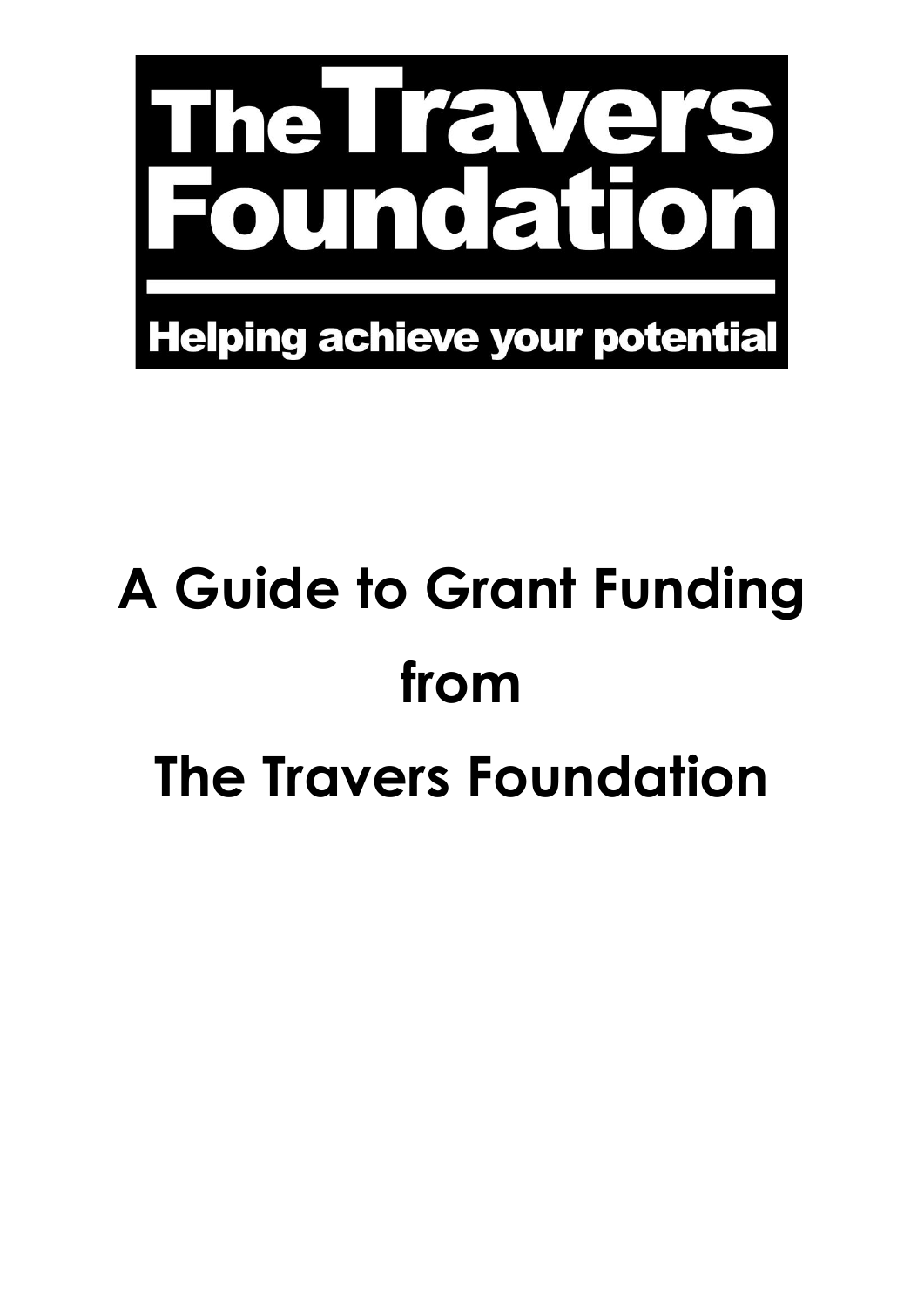

#### **Introduction**

The Travers Foundation is a volunteer run Charity that provides financial support to local 13 to 30 year-olds and help them to realise their dreams in sport, music and arts.

We help by nurturing the talent of local teams, groups and individuals in Rutland, Leicestershire and Northamptonshire.

#### **What support is available?**

**Coaching Support** - providing funding for the direct cost of coaching and professional support for groups or individuals including sports, creative arts and the performing arts.

**Studio Support** - providing funding for recording studio time for aspiring singers and musicians both groups and solo performers.

**Competition Support** - providing funding for competition costs including travel expenses, accommodation expenses and competition entry fees for sporting teams or individuals.

**Performance Support** – providing funding for pre-production costs for groups planning a production or event. This can include Auditions, Rehearsals and People costs.

This document is designed to make an application as straight forward as possible and includes the following information;

- 1) Details of the scope of each of the types of support.
- 2) The terms of any funding we may provide.
- 3) Specific details of which costs may be claimed.
- 4) An explanation of how these claims are made.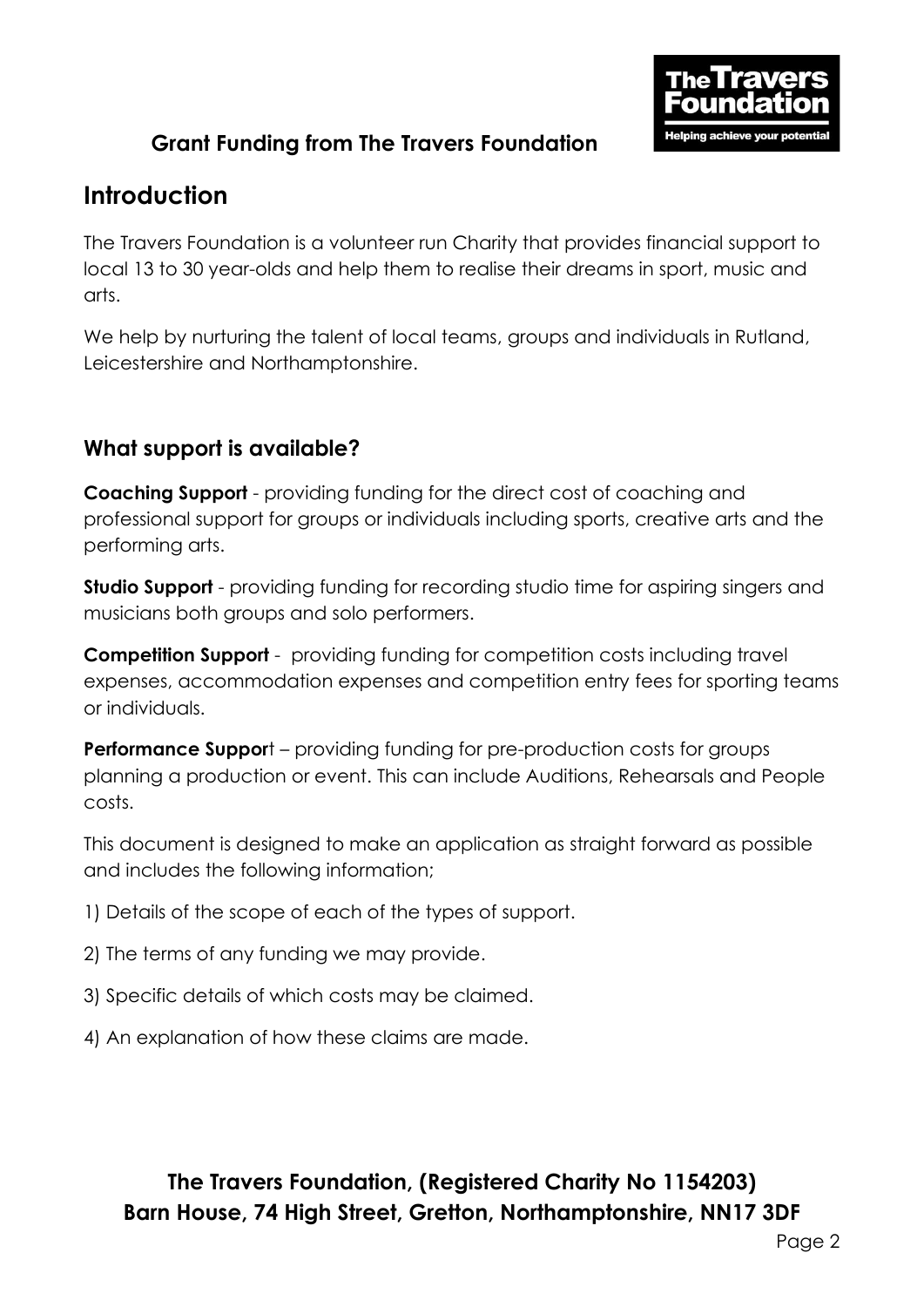

## **Funding Criteria**

The Travers Foundation can provide support for 13-30 year old residing in Northamptonshire, Leicestershire or Rutland.

#### **Residence Criteria**

Residence means living full time with a home postal address in Northamptonshire, Leicestershire or Rutland. The only exception is to permit support for young people whose parental home is in Northamptonshire, Leicestershire or Rutland and they are in full time school or college education outside the area.

#### **Age Criteria**

All applicants be 13 years of age or over on the date they apply to The Travers Foundation for support and under 30 years of age when their period of support comes to an end.

#### **Categories of support**

All applicants will qualify for **Coaching Support.**

| <b>Coaching support</b>                                                                                                                                                                                                                       |
|-----------------------------------------------------------------------------------------------------------------------------------------------------------------------------------------------------------------------------------------------|
| We will provide funding for the direct cost of coaching and professional support<br>for groups or individuals including sports, creative arts and the performing arts.<br>Coaching support does not include travel or accommodation expenses. |

In addition the following specific support is available to help groups or individuals including sports, creative arts and the performing arts.

| <b>Sports</b>              | <b>Singers and Musicians</b> | <b>Performers (Actors,</b><br>Dancers) |
|----------------------------|------------------------------|----------------------------------------|
| <b>Competition Support</b> | <b>Studio Support</b>        | <b>Performance Support</b>             |
| We will provide funding    | We will provide funding      | We will provide funding                |
| for competition costs      | for recording studio time    | for cast costs during                  |
| including travel expenses, | for aspiring musicians       | Auditions and Rehearsals               |
| accommodation              | both groups & solo           | for a production including             |
| expenses and               | performers.                  | Actors, Dancers.                       |
| competition entry fees for |                              |                                        |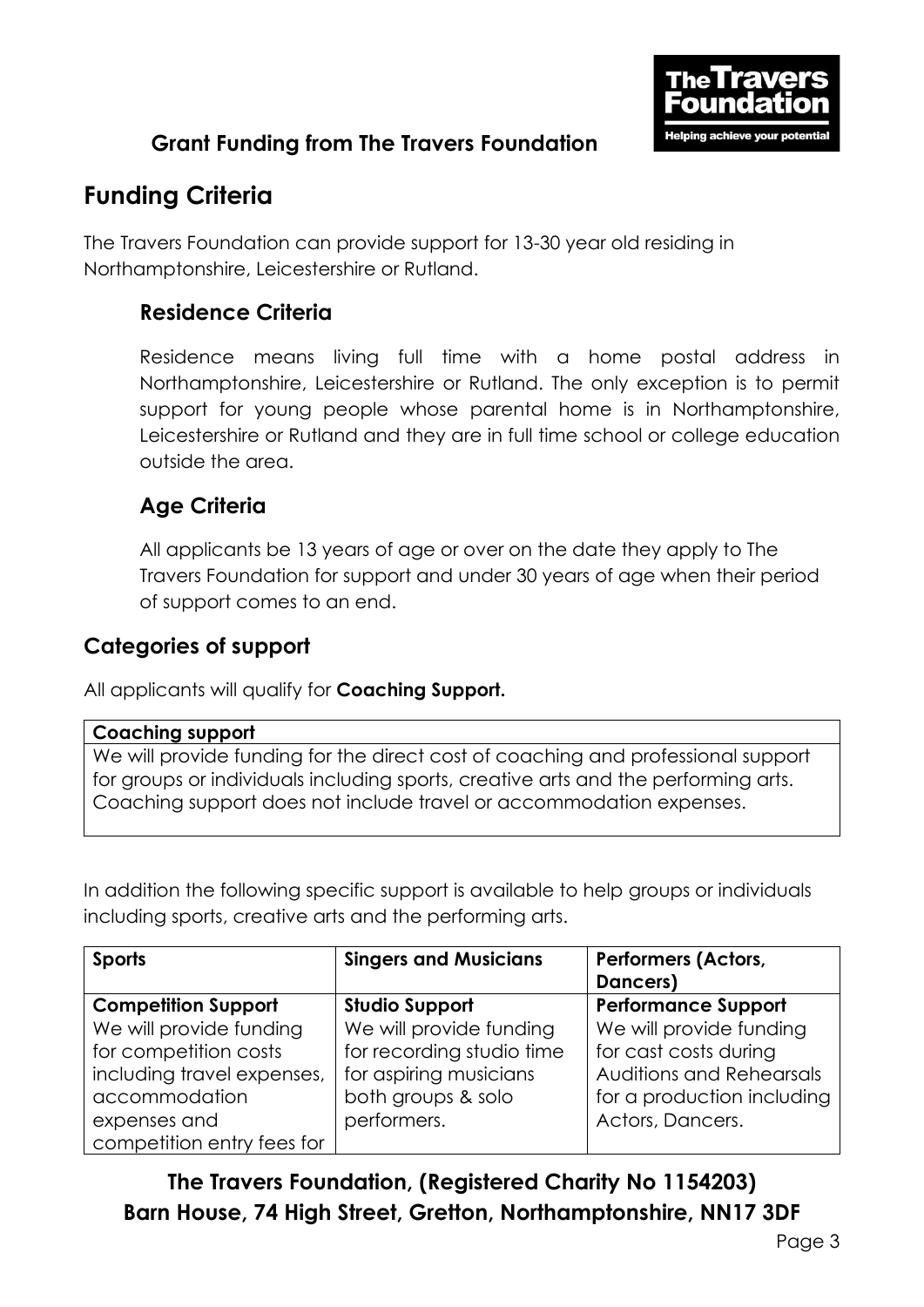

| sporting teams or<br>individuals.                                                                                                                                                                         | <b>Performance Support</b><br>We will provide funding |  |
|-----------------------------------------------------------------------------------------------------------------------------------------------------------------------------------------------------------|-------------------------------------------------------|--|
|                                                                                                                                                                                                           | for crew costs during                                 |  |
|                                                                                                                                                                                                           | <b>Auditions and Rehearsals</b>                       |  |
|                                                                                                                                                                                                           | for a production including                            |  |
|                                                                                                                                                                                                           | Musicians and Singers.                                |  |
| <b>Producers, Directors</b>                                                                                                                                                                               |                                                       |  |
| <b>Performance Support</b><br>We will provide funding for pre-production costs for groups planning a production<br>or event which is led by a figurehead or Producer who meets our Residence<br>criteria. |                                                       |  |
| We will provide support for <b>Audition and Rehearsal costs</b> including premises,<br>musicians and hire of musical or amplification equipment.                                                          |                                                       |  |
|                                                                                                                                                                                                           |                                                       |  |

We will provide support for **Cast and Crew costs** including Actors, Dancers, Singers, Directors, Stage Managers and Musicians during Auditions and Rehearsals. Cast and Crew costs may only be claimed for any individuals who meets our Age and Residence criteria.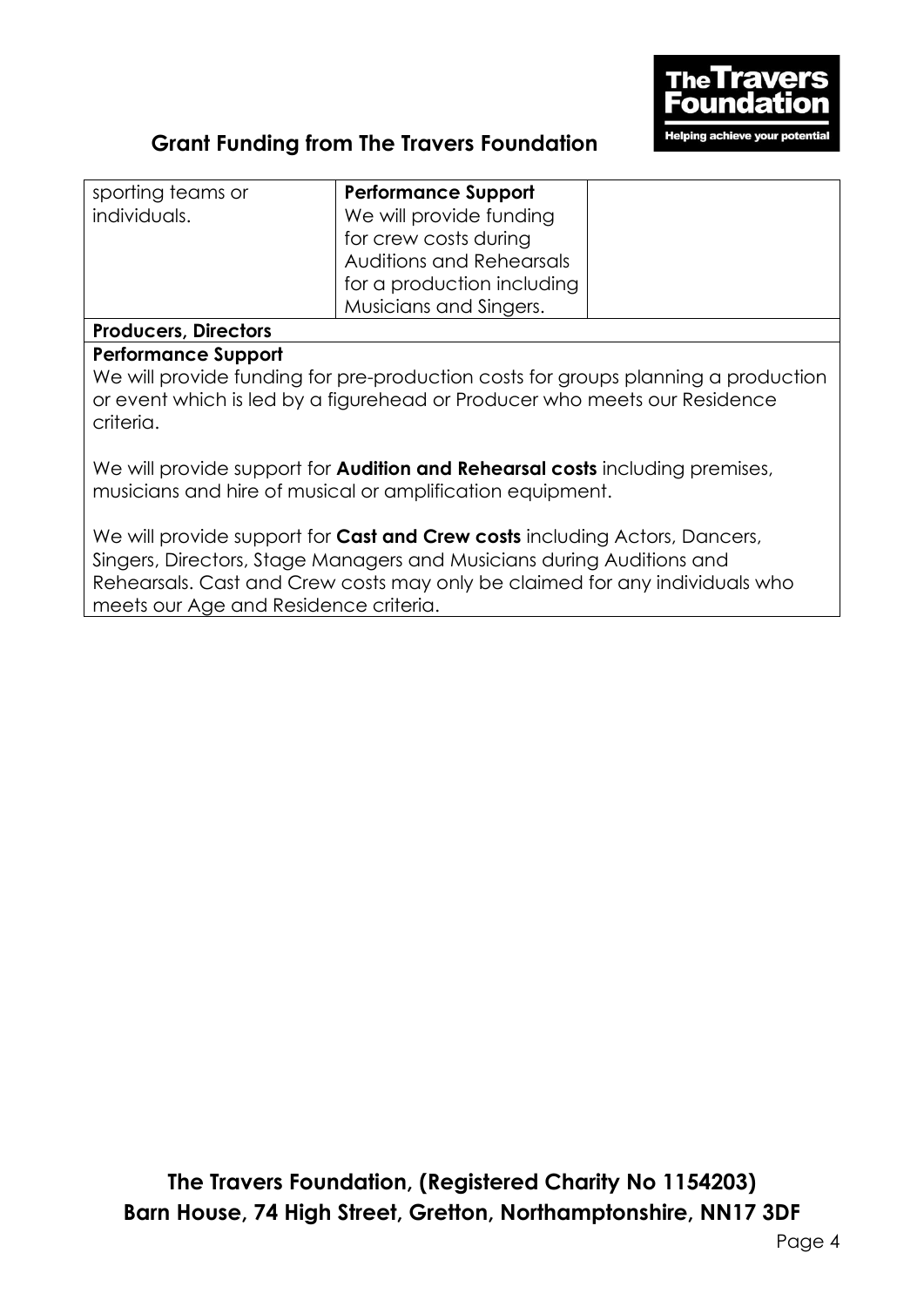

# **Exclusions from our funding**

We are unable to consider applications to cover the following;

#### **Funding for School, College or University Courses**

We receive a number of applications for support to cover school, college or university fees. These are usually termed a Bursary, this is a grant, awarded to someone to help pay their fees to study at university or college.

Bursaries, unfortunately, fall outside our terms of reference and we are unable to consider these applications.

If an application is for a Bursary we will unfortunately reject these by return.

#### **Marketing**

Marketing in all forms is excluded from the scope of our funding. This includes Marketing an event, exhibition, recording or a performance.

#### **Purchasing Equipment**

The cost of purchasing equipment is excluded from the scope of our funding. This includes sports equipment, musician's instruments, amplification, cameras, sets, costumes or props.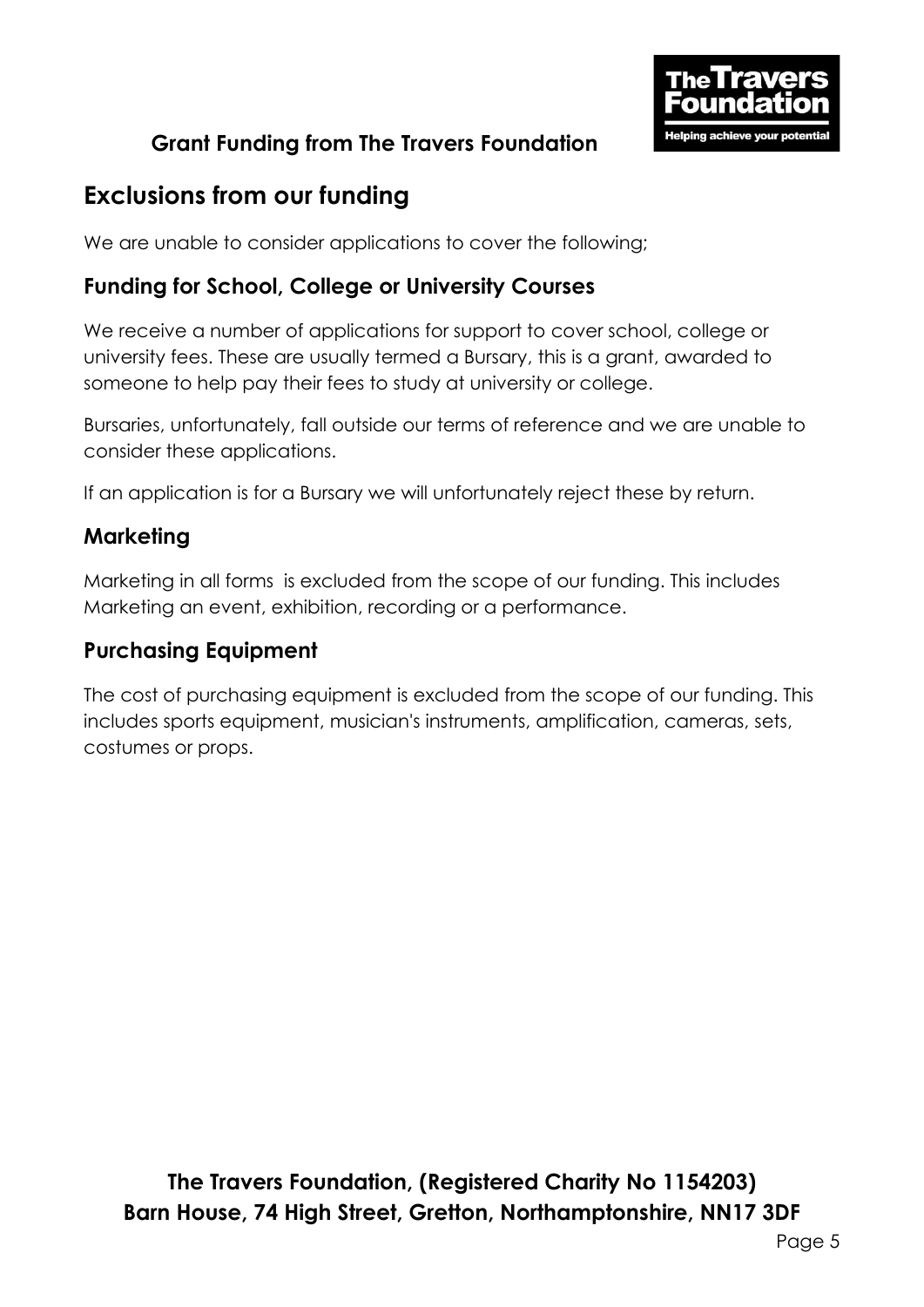

# **Terms of our Grant Funding**

If you are successful in receiving a Grant from The Travers Foundation this will be subject to these standard funding terms.

Your letter of offer explains the scope, the time frame and the level of funding support we have provided for you.

In return for our support you agree to the following.

- To provide the Funding team with **a regular progress report**, including photographs, covering your coaching, progress and achievements.
- To allow us to **publicise this funding**, to use your name in this regard and to providing press comment and photographs to assist these activities.
- To **act as an ambassador** by taking media opportunities to talk about The Travers Foundation and about the support you are receiving.
- To submit any **Claim for Funding or reimbursement of expenses in a timely manner**. To ensure these claims are accurate and adhere to our Grant Funding and Expenses Policy below.
- Please confirm your bank details as payments will only be made electronically.
- To **support our fundraising efforts** with family and friends including selling raffle tickets, promoting our fundraising campaigns and attending events.

Your letter of offer is valid for 30 days only. If we do not receive your signed acceptance in this time you will need to reapply for funding and support.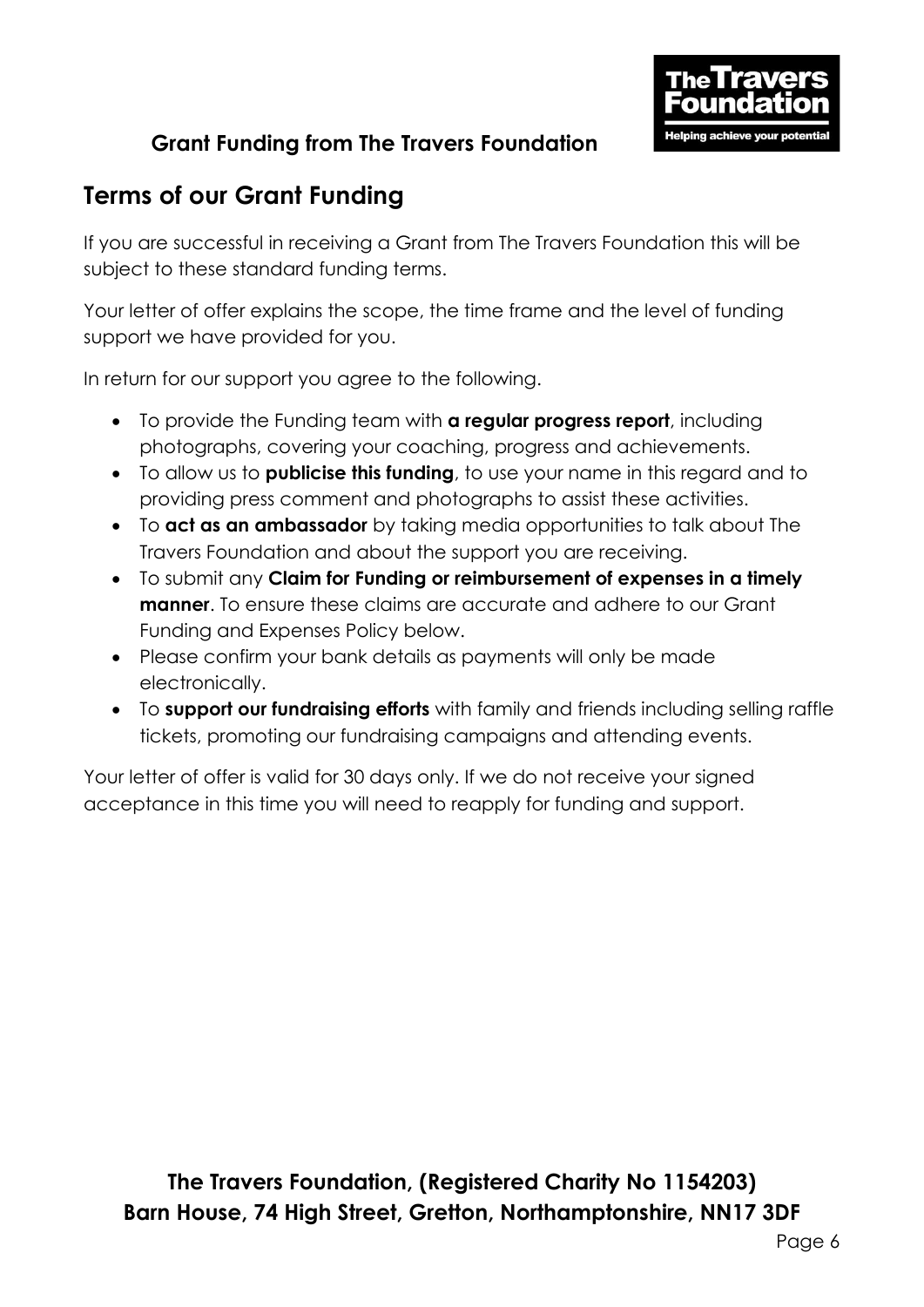

# **Claiming your Grant**

# **Our Funding and Expenses Policy**

Application for reimbursement of expenses, up to your limit, can be made at any time during your time frame.

To claim reimbursement for your expenditure, please send the Funding Team, [applications@travers-foundation.org.uk,](mailto:applications@travers-foundation.org.uk) copies of receipts for relevant expenses as detailed below.

**Coaching & Mentoring Fees -** A copy of an invoice is required identifying the Name of your Coach or Mentor providing the service. If a company provides these services, the name of your Coach or Mentor must be identified within the invoice.

**Studio Support -** A copy of an itemised studio invoice is required.

**Performance Support -** A copy of an itemised venue invoice is required.

**Competition Entry fees** - a copy of a receipt/invoice for the entry to the event is required.

**Accommodation** - a copy of a receipt/invoice is required. Funding covers accommodation up to a 3 star/ travel lodge grade of hotel. Where a room is shared with one or more persons not receiving our funding support only a proportional claim may be made. For example, if two persons share a room and only one is funded, only half the room cost may be claimed.

**Train Travel-** a copy of a receipt is required. Funding covers travel costs up to standard class travel.

**Flights** – a copy of a receipt/invoice is required. Funding covers flight costs up to economy class travel.

**Car Mileage** – a claim for petrol mileage (based on a Google Map mileage) is required payable based on HMRC advisory fuel rates which may be found here [\(https://www.gov.uk/government/publications/advisory-fuel-rates/advisory-fuel](https://www.gov.uk/government/publications/advisory-fuel-rates/advisory-fuel-rates-from-1-march-2016)[rates-from-1-march-2016\)](https://www.gov.uk/government/publications/advisory-fuel-rates/advisory-fuel-rates-from-1-march-2016).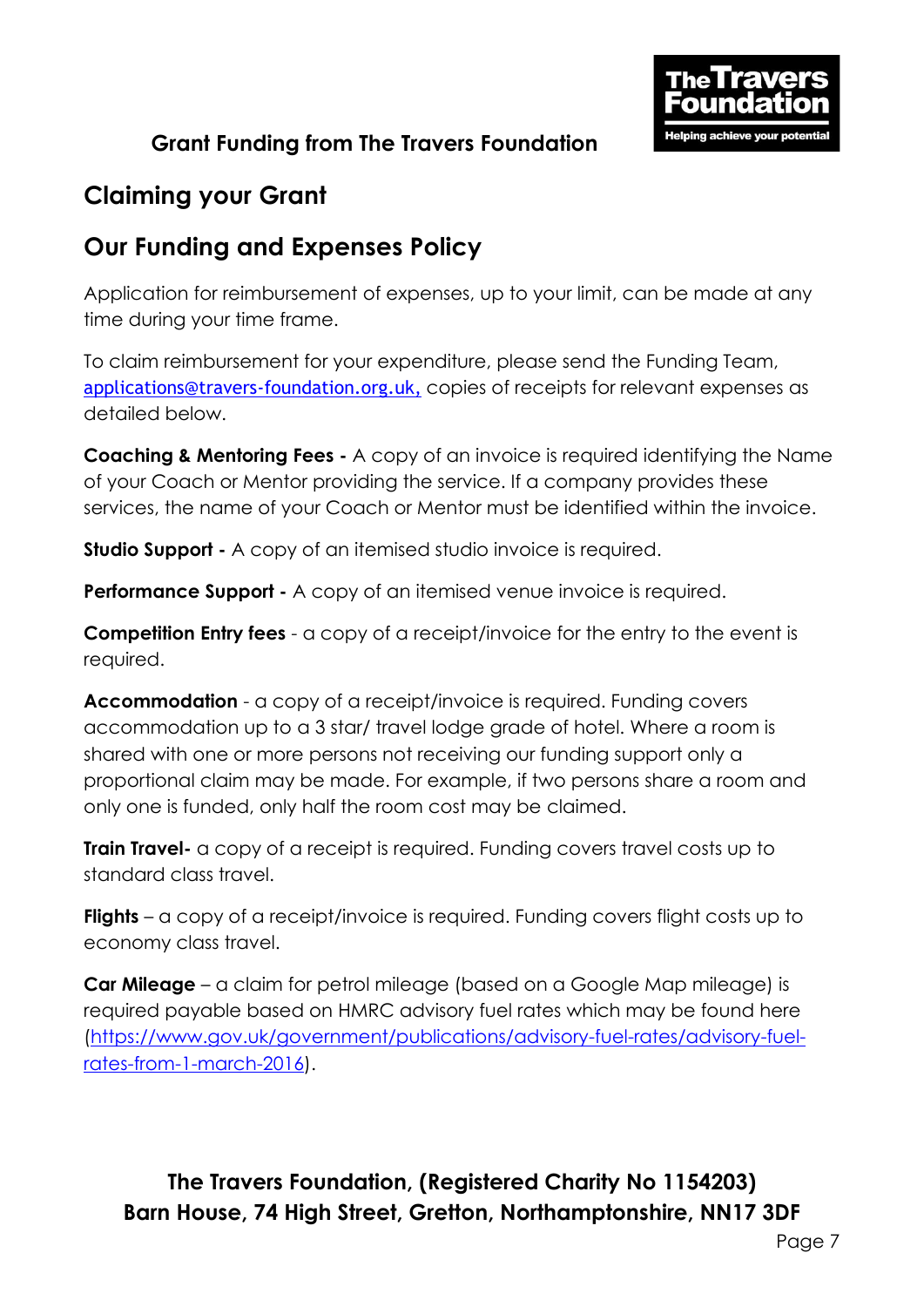

Current rates as of February 2022 are

| Engine Size      | Petrol claim per mile |
|------------------|-----------------------|
| 1400cc or less   | 13 pence              |
| 1401cc to 2000cc | 15 pence              |
| Over 2000cc      | 22 pence              |

| Engine Size      | Diesel claim per mile |
|------------------|-----------------------|
| 1600cc or less   | 11 pence              |
| 1601cc to 2000cc | 13 pence              |
| Over 2000cc      | 16 pence              |

**Subsistence and meals** – are not included within any of our funding support programmes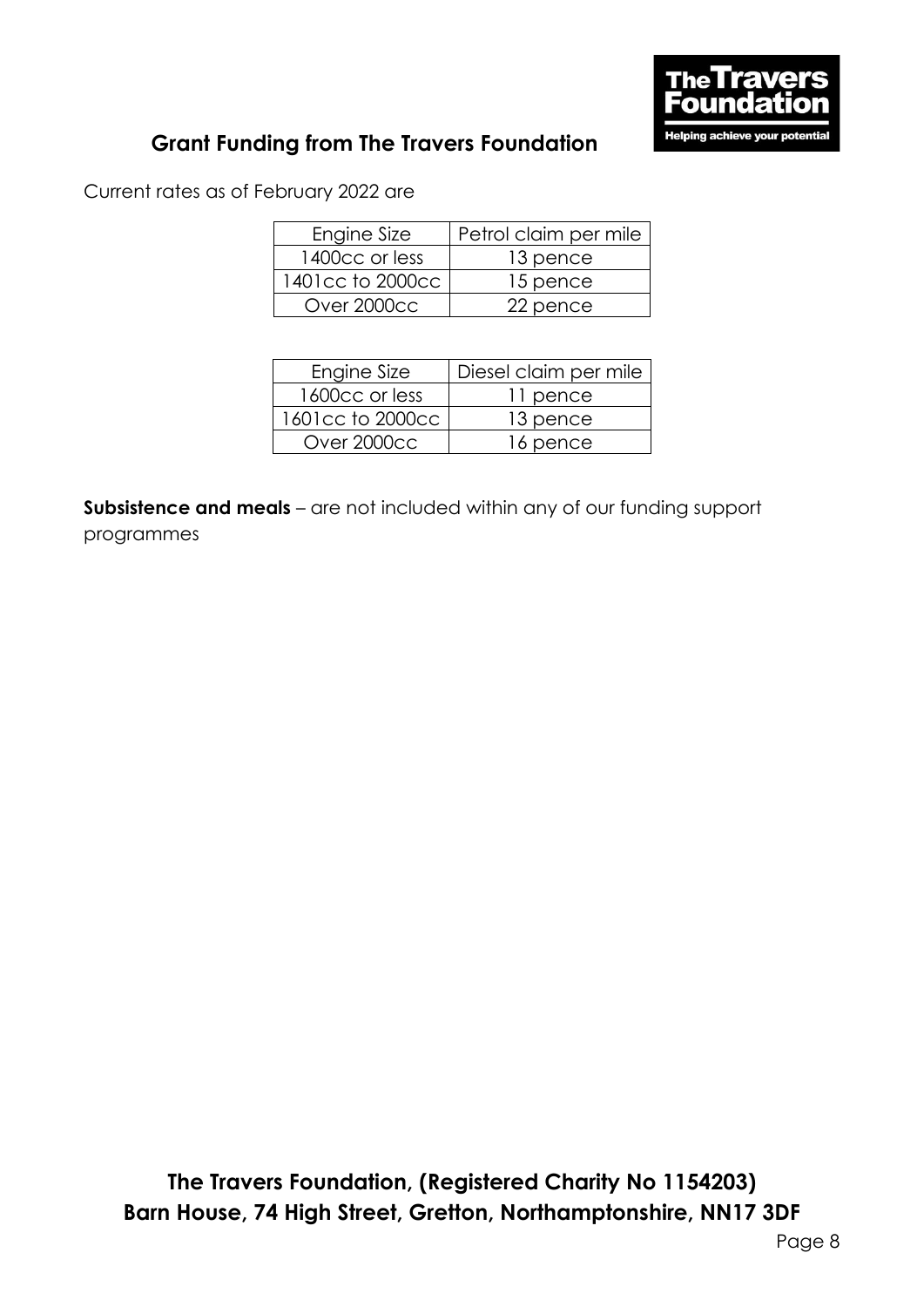

# **Submitting your Claim**

Expenses should be submitted in electronic format using the "Expenses Reimbursement Request" form in the appendix, **together with your supporting progress report**. This should be emailed to [applications@travers-foundation.org.uk.](mailto:applications@travers-foundation.org.uk)

Expenses incurred outside the agreed scope and time frame or above the agreed levels will only be considered by prior arrangement.

#### **Please note**

#### **Invoices or receipts are necessary for all claims (except Mileage)**

#### **No Receipts, No Payment – No Excuses**

Last revised 22nd February 2022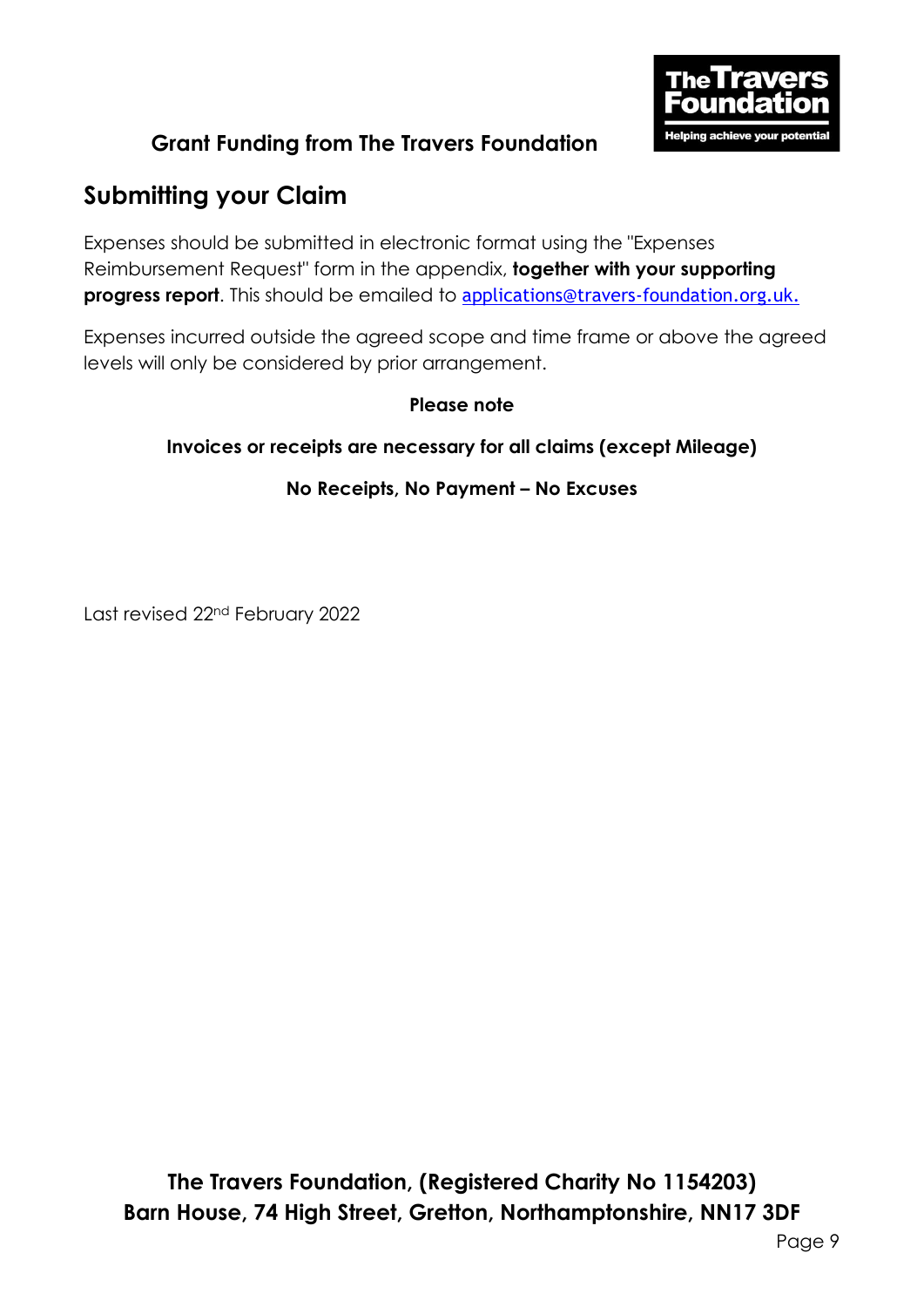**Expenses Reimbursement Request**

**Name** 

**Period of this claim\_\_\_\_\_\_\_\_\_\_\_\_**

# **Performance Update to support your claim**

Please described your activities during this period?

**If you are competing or performing locally please let us know as our Volunteers like to be able to see our young people where possible.**

Please let us know what you achieved during this period?

What are your goals for the next 3 months?